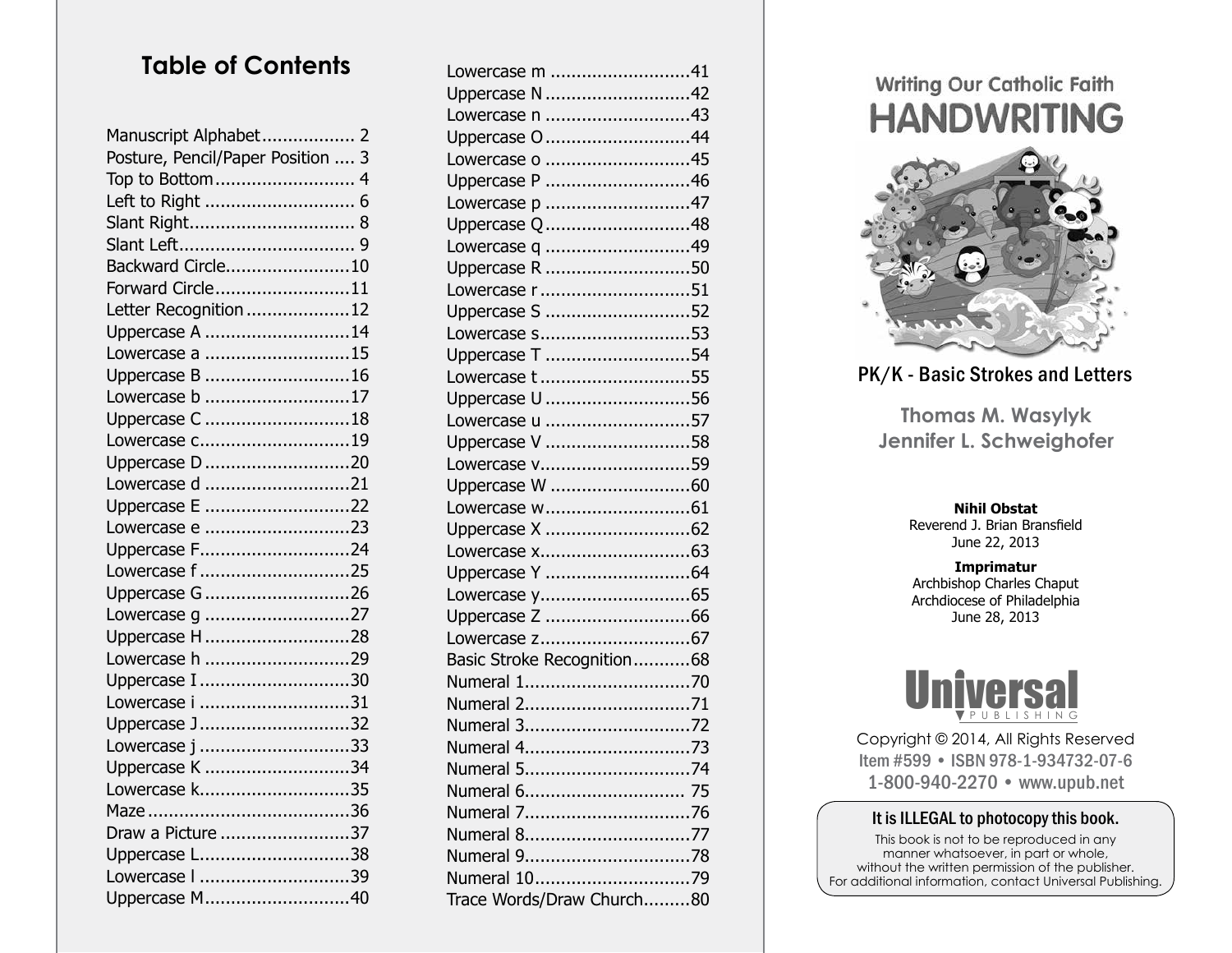

Copyright © 2014, Universal Publishing **3**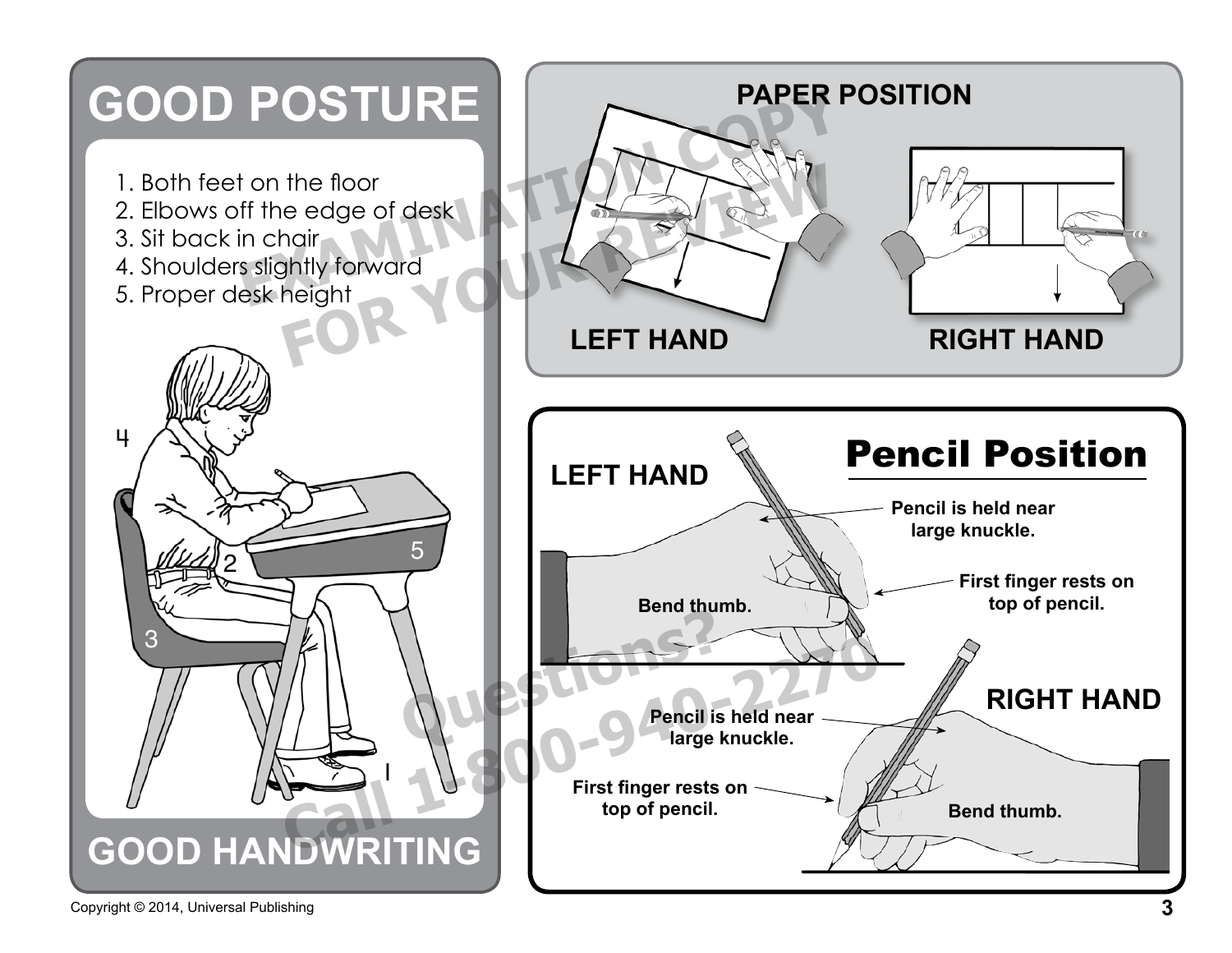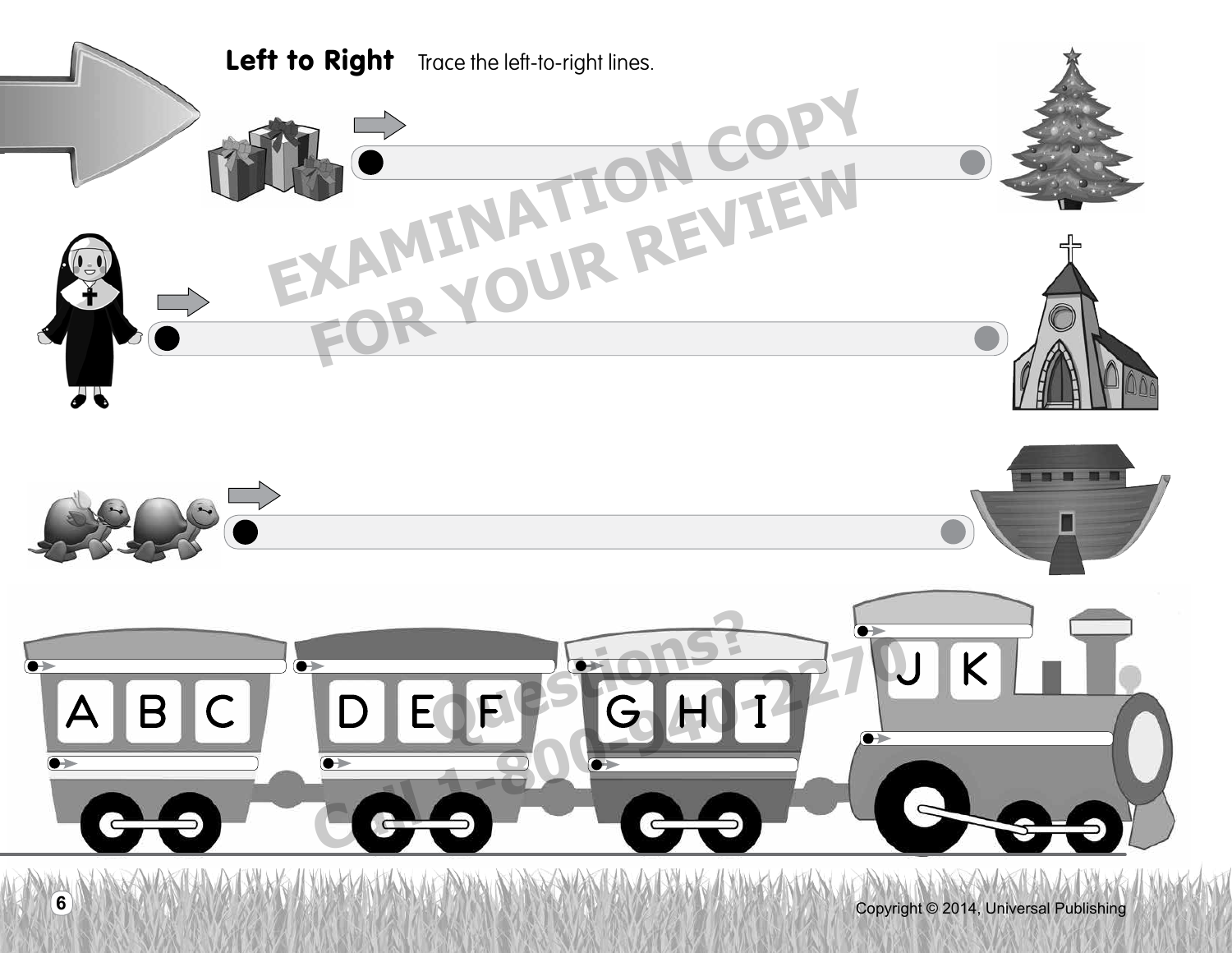

Trace the left-to-right lines in the letters.

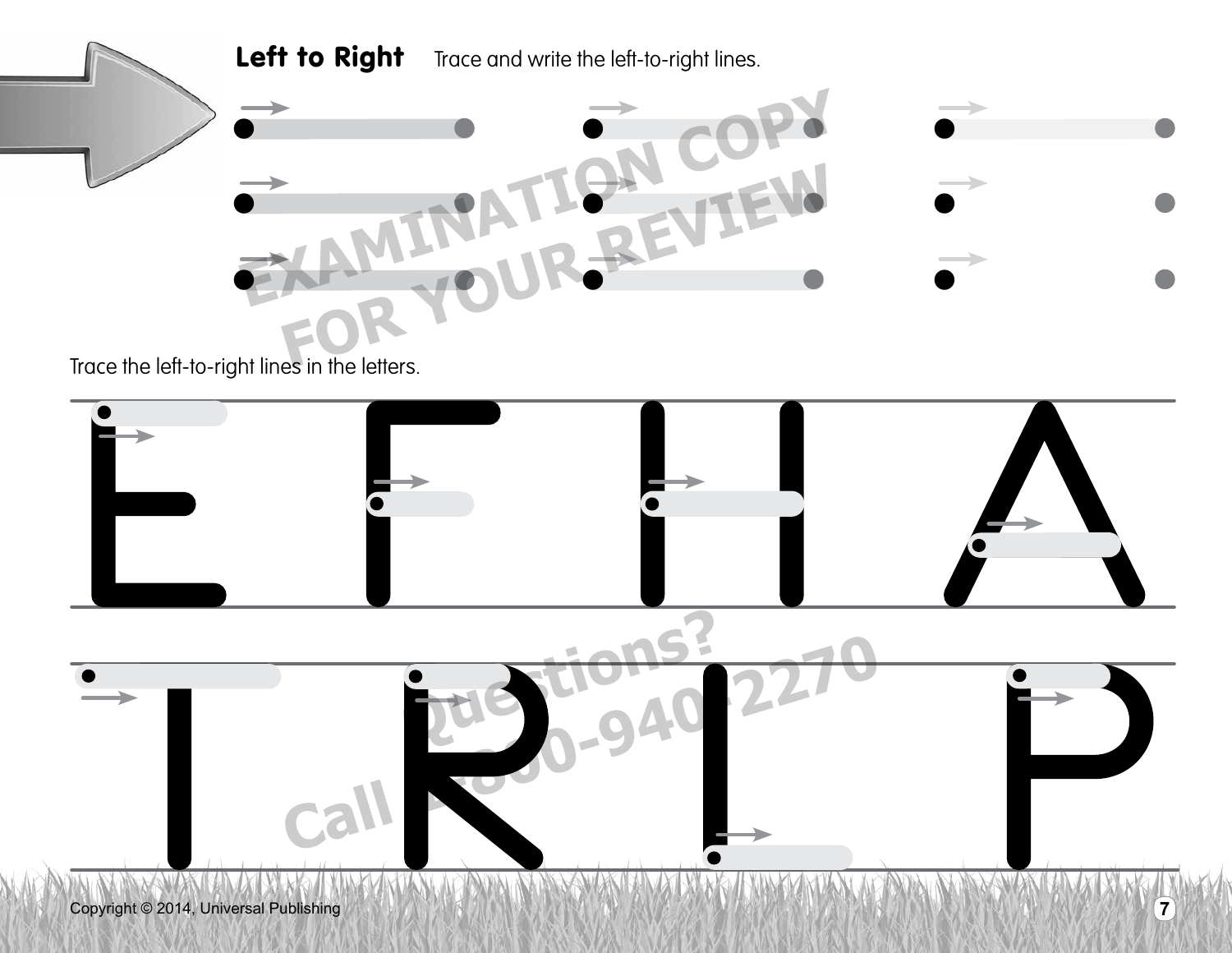## Slant Right Use a crayon to trace and write the slant-right lines.

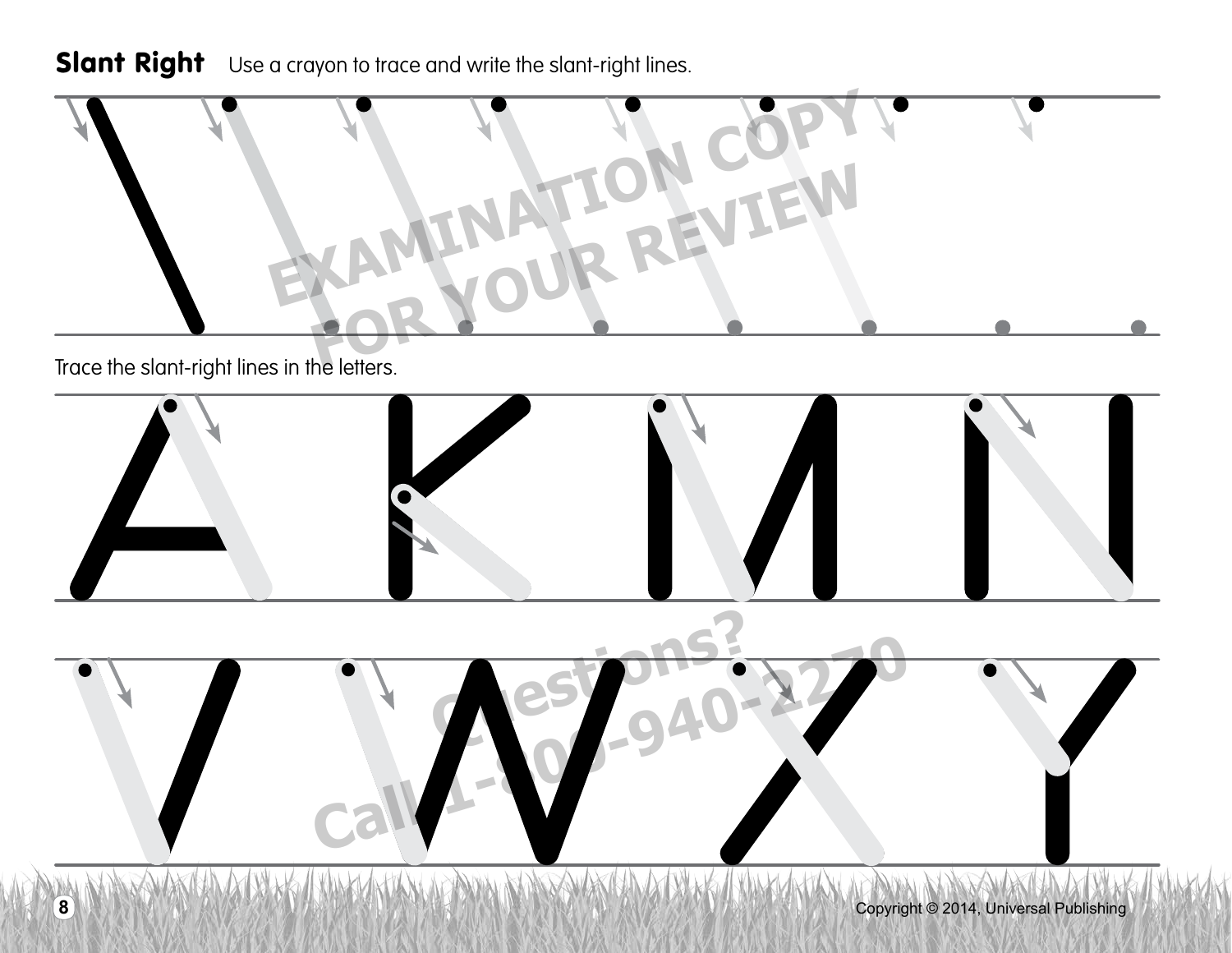Letter Recognition Draw a line from each uppercase letter to the correct lowercase letter.

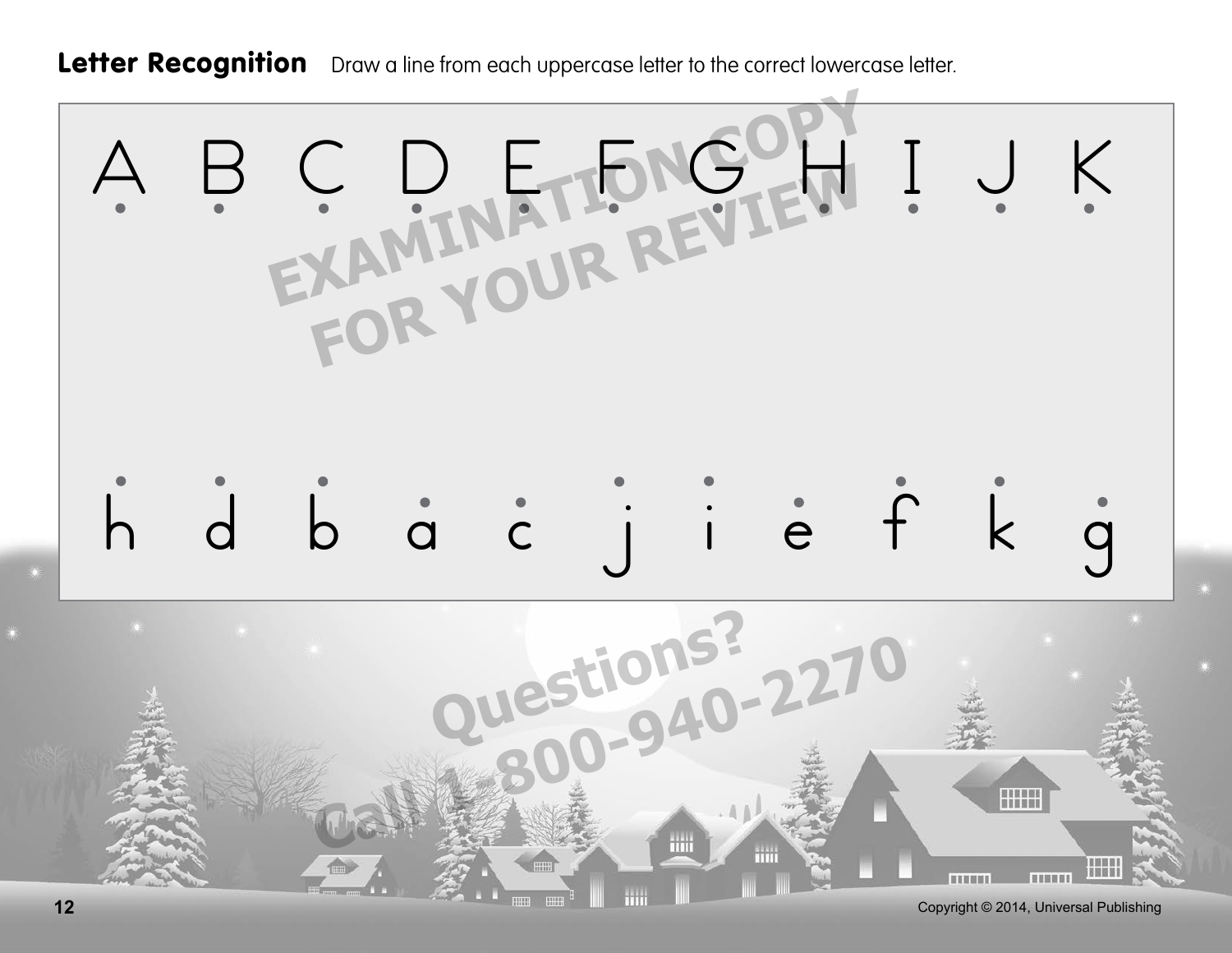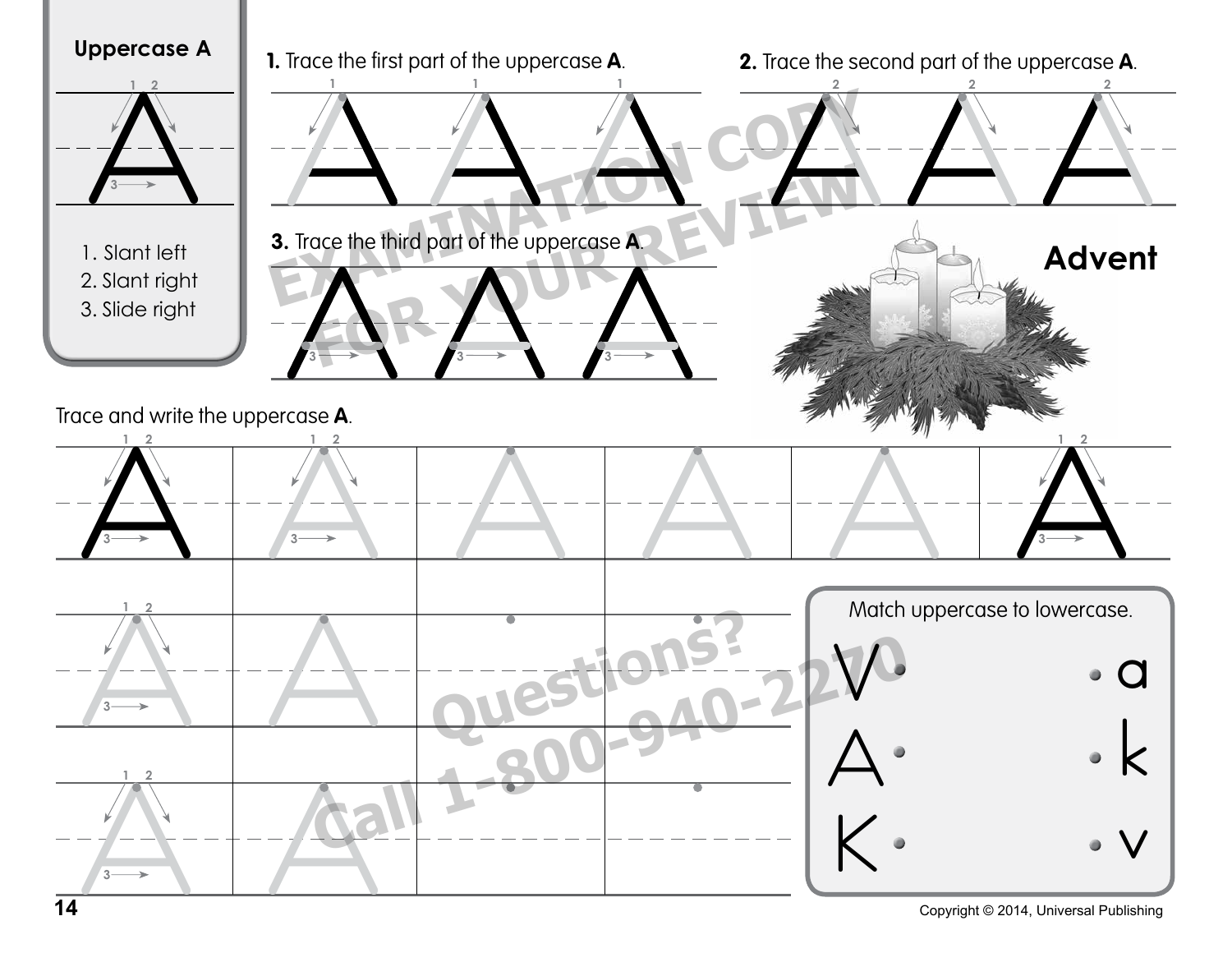

Copyright © 2014, Universal Publishing **15**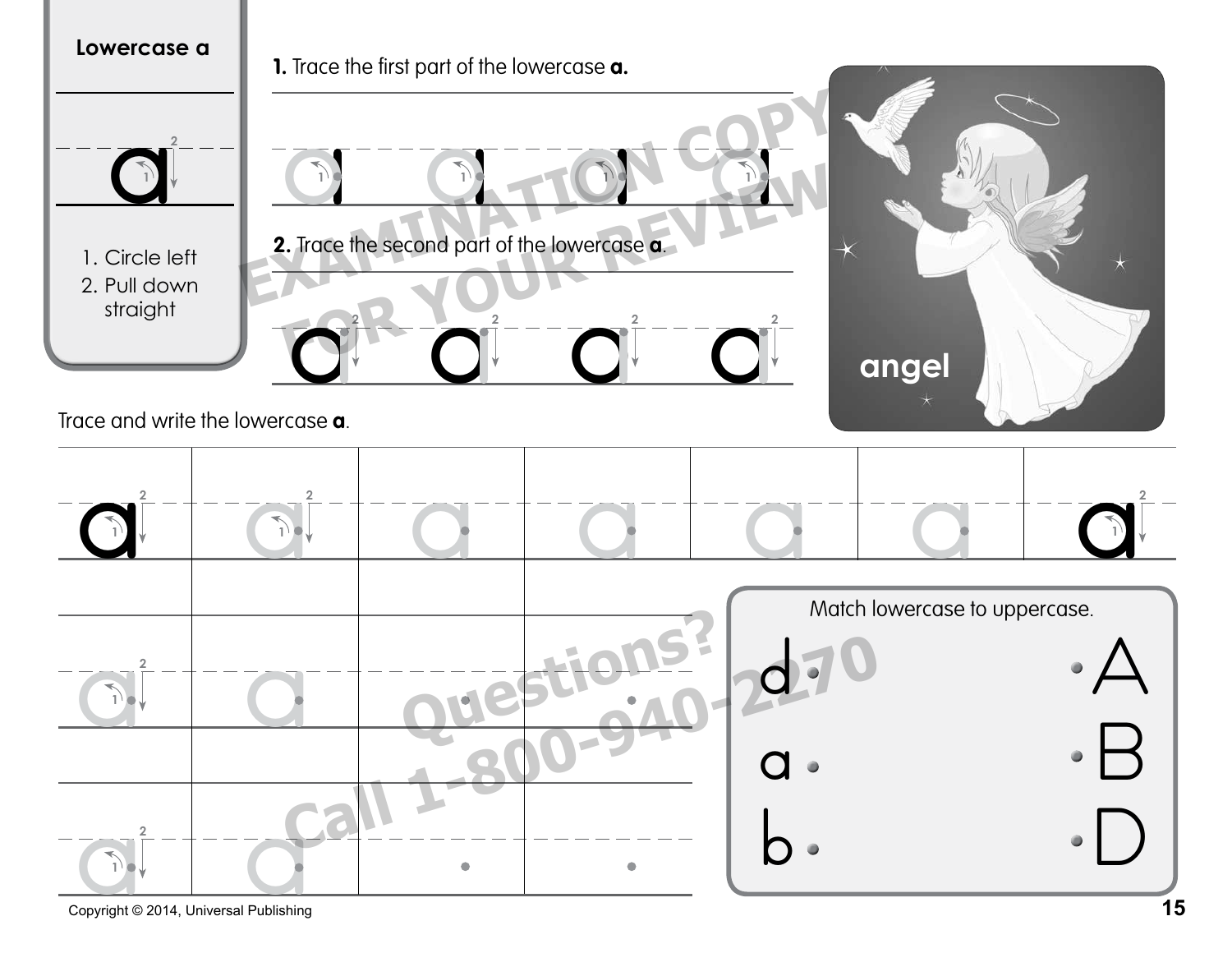

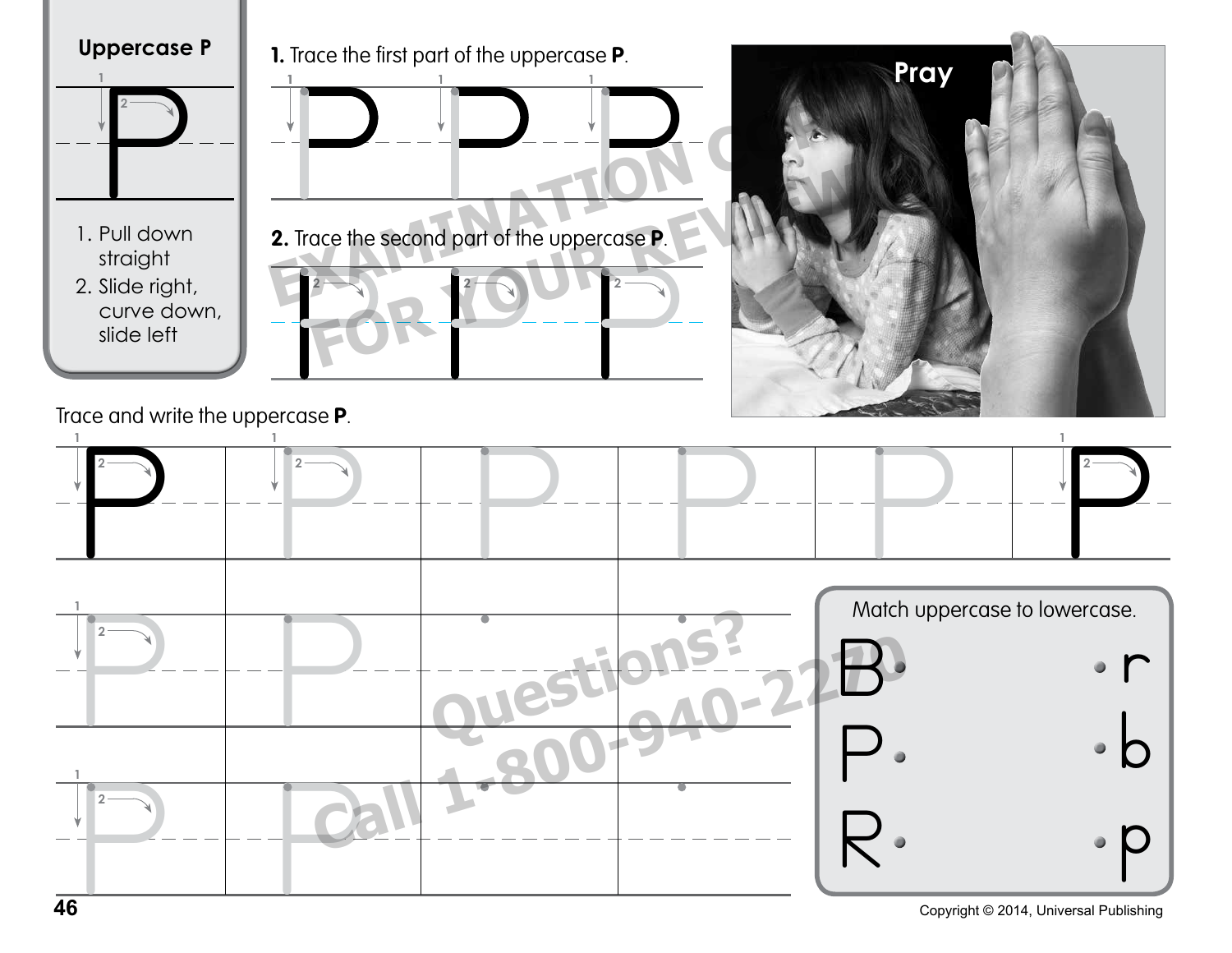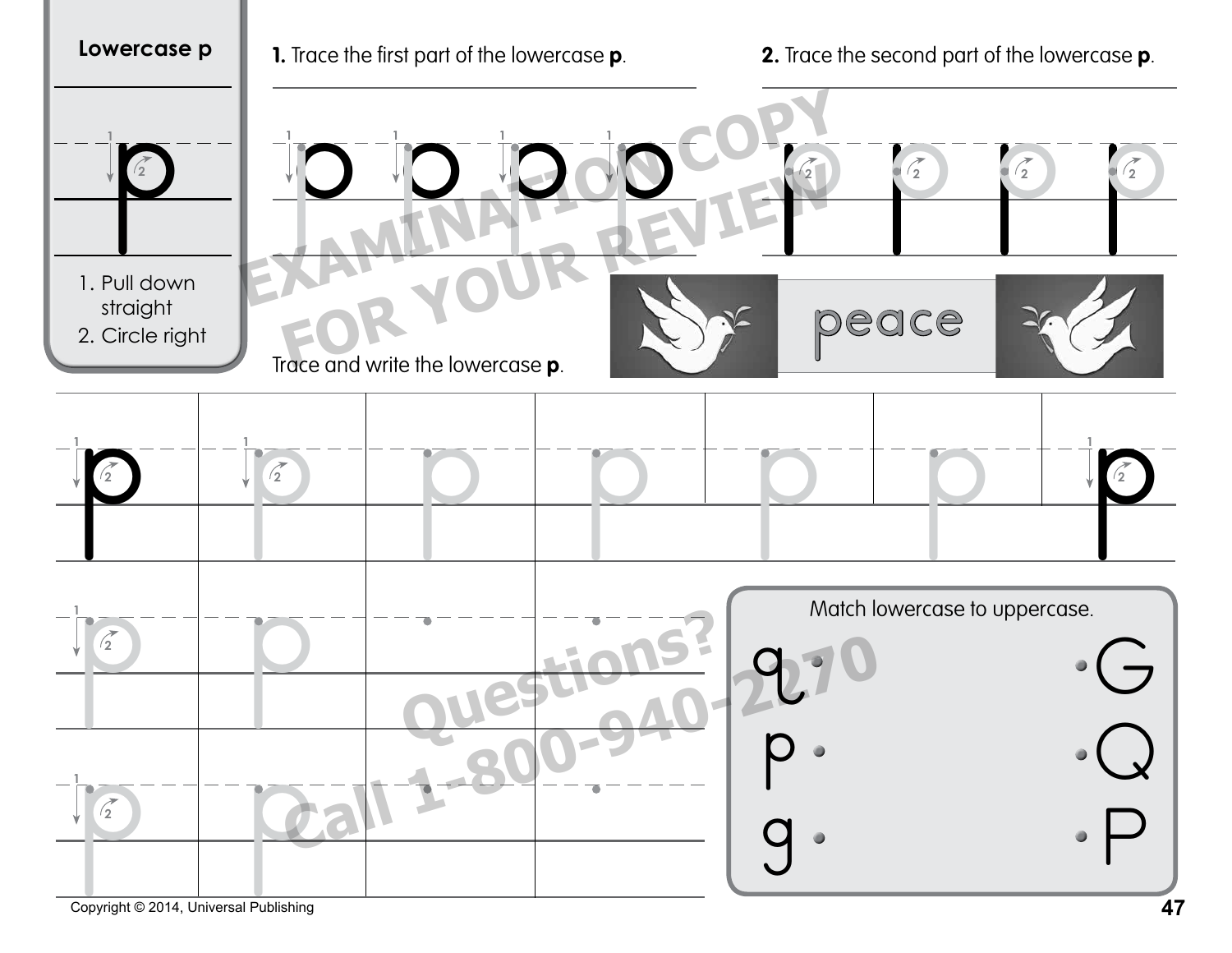